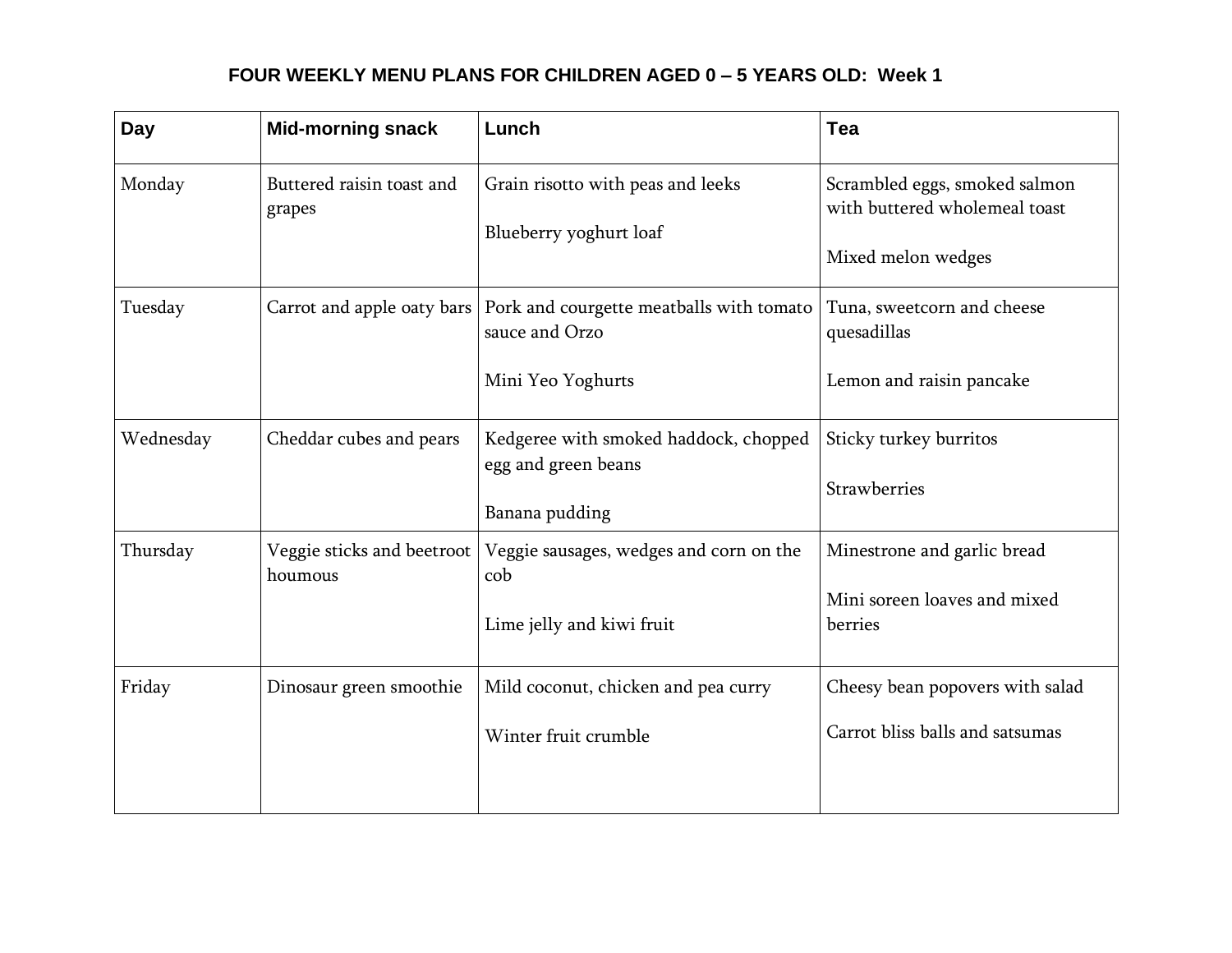#### **FOUR WEEKLY MENU PLANS FOR CHILDREN AGED 0 – 5 YEARS OLD: Week 2**

| <b>Day</b> | <b>Mid-morning snack</b>                        | Lunch                                                          | Tea                                                                |
|------------|-------------------------------------------------|----------------------------------------------------------------|--------------------------------------------------------------------|
| Monday     | Melon wedges and rice<br>cakes                  | Chicken, pearl barley and vegetable<br>casserole               | Cheese omelette muffins with beans<br>and cherry tomatoes          |
|            |                                                 | Orange quarters                                                | Brioche with cream cheese and sliced<br>strawberries               |
| Tuesday    | Winter sunshine smoothie                        | Hidden veggie Bolognese with rigatoni                          | Quorn curry and brown rice                                         |
|            |                                                 | Mixed fruit platter                                            | Yoghurt rice cakes and sliced apples                               |
| Wednesday  | Cherry tomatoes, olives<br>and mozzarella balls | Smokey sausage and bean stew with<br>wholemeal rolls           | Sardine spaghetti                                                  |
|            |                                                 | Natural yoghurt with mango                                     | Kiwi and melon kebabs                                              |
| Thursday   | Marmite and cheese<br>flapjacks                 | Cauliflower and broccoli cheese pasta<br>bake                  | Fish finger pitta with lettuce and<br>tomato and mayonnaise        |
|            |                                                 | Sticky sesame bananas                                          | Sponge fingerellas                                                 |
| Friday     | Buttered crackers and<br>satsumas               | Sweet and sour chicken with steamed<br>rice and prawn crackers | Homemade tomato soup with pasta<br>shapes, cheddar and breadsticks |
|            |                                                 | Greek yoghurt and blueberry compote                            | Raspberry milkshake cups                                           |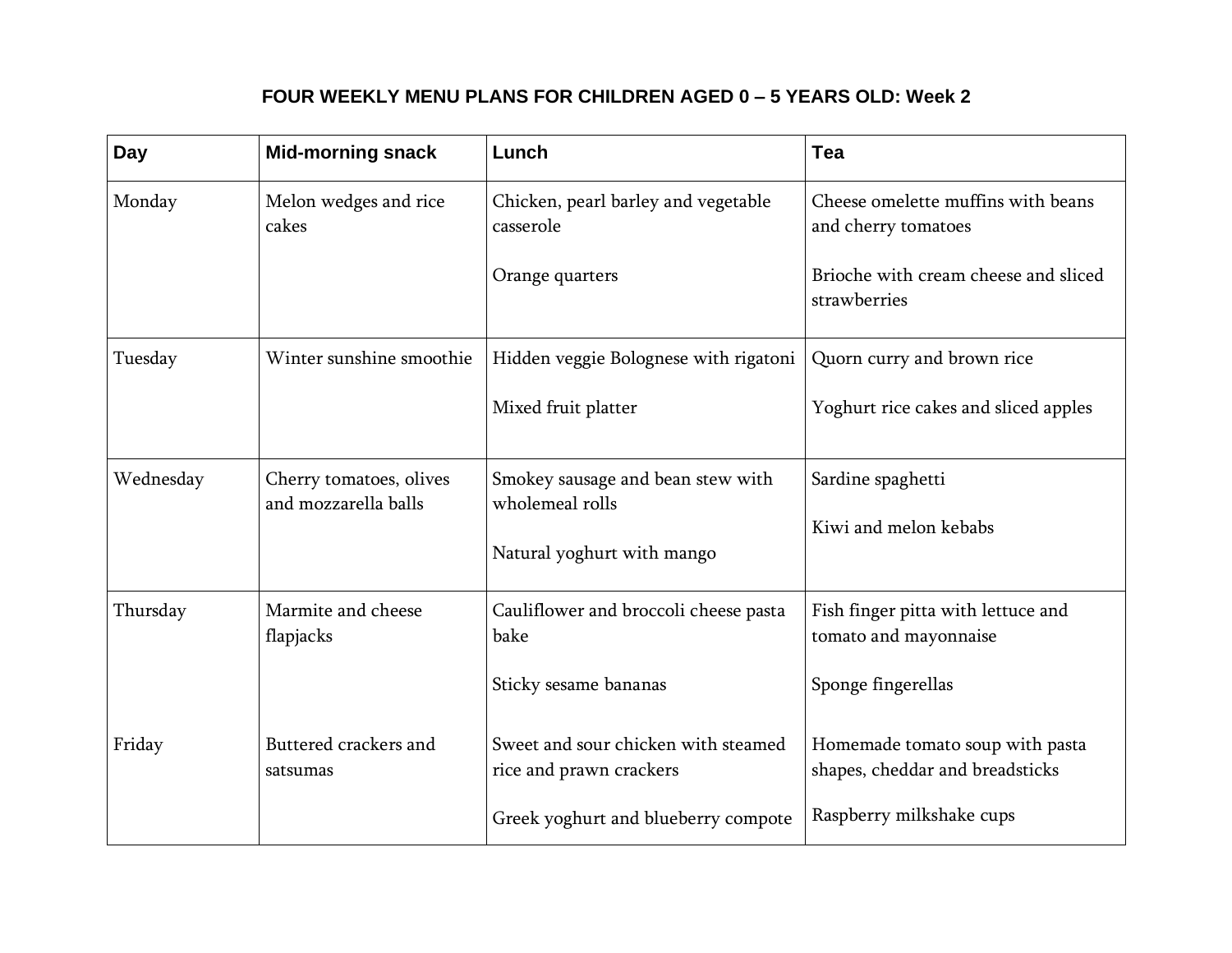### **FOUR WEEKLY MENU PLANS FOR CHILDREN AGED 0 – 5 YEARS OLD: Week 3**

| Day       | <b>Mid-morning snack</b>                 | Lunch                                                                  | Tea                                                                |
|-----------|------------------------------------------|------------------------------------------------------------------------|--------------------------------------------------------------------|
| Monday    | Creamy cheese and<br>breadsticks         | Chicken and apricot tagine with<br>vegetable couscous                  | Spinach torellini with tomato and<br>marscarpone sauce             |
|           |                                          | Healthy carrot tray bake                                               | Fruit kebabs and yoghurt dip                                       |
| Tuesday   | Houmous, toasted pitta<br>strips         | Smoked mackerel, pea and new potato<br>bake                            | Chicken sausage and roast vegetable<br>traybake                    |
|           |                                          | Tropical baked oats and with yoghurt                                   | Crispy mix and sliced plums                                        |
| Wednesday | Banana soreen and<br>blueberries         | Cottage pie, root veg mash and mixed<br>vegetable                      | Eggy fried rice with salmon, mange<br>tout and baby corn           |
|           |                                          | Beetroot brownies                                                      | Watermelon wedges and sliced grapes                                |
| Thursday  | Cheese cubes, cucumber<br>and rice cakes | Creamy smoked salmon, lemon and<br>courgette farfalle                  | Veggie 'brunch'; hash browns, beans,<br>veggie sausage, boiled egg |
|           |                                          | Berry brioche pudding                                                  | Greek yoghurt with stewed apples and<br>raisins                    |
| Friday    | Ruby red smoothie                        | Turkey and spinach meatloaf, mashed<br>potatoes, green beans and gravy | Baguette pizzas with mixed toppings                                |
|           |                                          | Jelly smoothies and ice cream                                          | Oaty raisin cookies and pears                                      |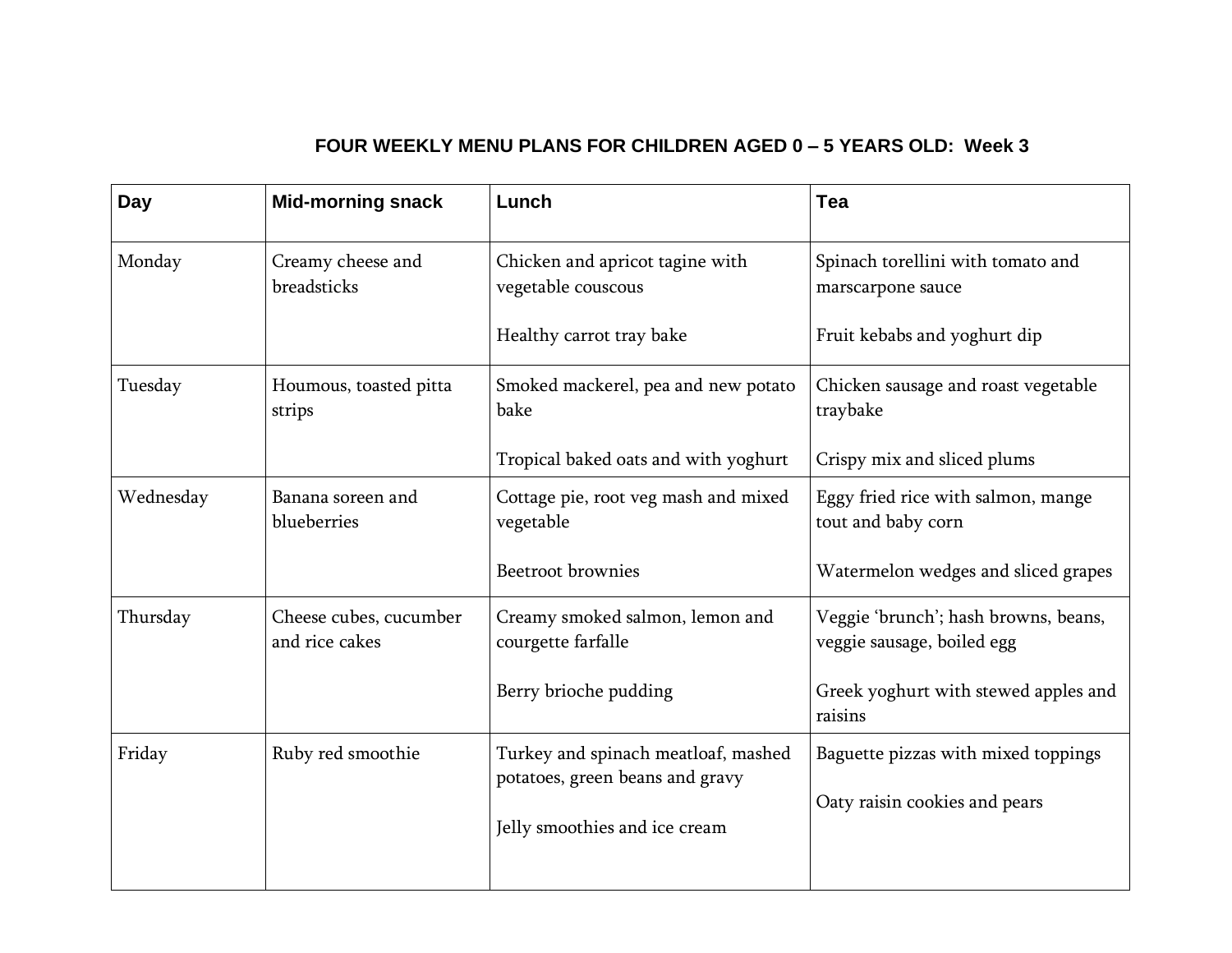#### **FOUR WEEKLY MENU PLANS FOR CHILDREN AGED 0– 5 YEARS OLD: Week 4**

| Day       | <b>Mid-morning snack</b>                   | Lunch                                                                                                     | Tea                                                                       |
|-----------|--------------------------------------------|-----------------------------------------------------------------------------------------------------------|---------------------------------------------------------------------------|
| Monday    | Babybel, crackers and<br>apple             | Lamb keema pie with sweet potato<br>mash                                                                  | Smoked haddock and corn chowder<br>with cheese scones                     |
|           |                                            | Clementine semolina cake                                                                                  | Banana split                                                              |
| Tuesday   | Crispy mix and bananas                     | Salmon fish fingers, crushed peas,<br>potato wedges<br>Cherry yoghurt                                     | Smokey beans on toast<br>Apricot flapjacks                                |
| Wednesday | Cherrios and blueberries                   | Roast chicken, roast potatoes, carrots<br>and parsnips and greens<br>Date bread pudding                   | Sausage and broccoli pasta<br>Tropical fruit cocktail                     |
| Thursday  | <b>Buttered Crumpets</b>                   | Mild veggie packed chilli, rice, sour<br>cream and grated cheese<br>Mini apple and blackcurrant turnovers | Ratatouille with cheesy toasts<br>Peaches with vanilla mascarpone         |
| Friday    | Honey cream cheese dip<br>and apple slices | Butternut and kale mac n cheese<br>Fruit kebabs                                                           | Fish, leek and pea pie<br>Chocolate and cranberries cornflake<br>crispies |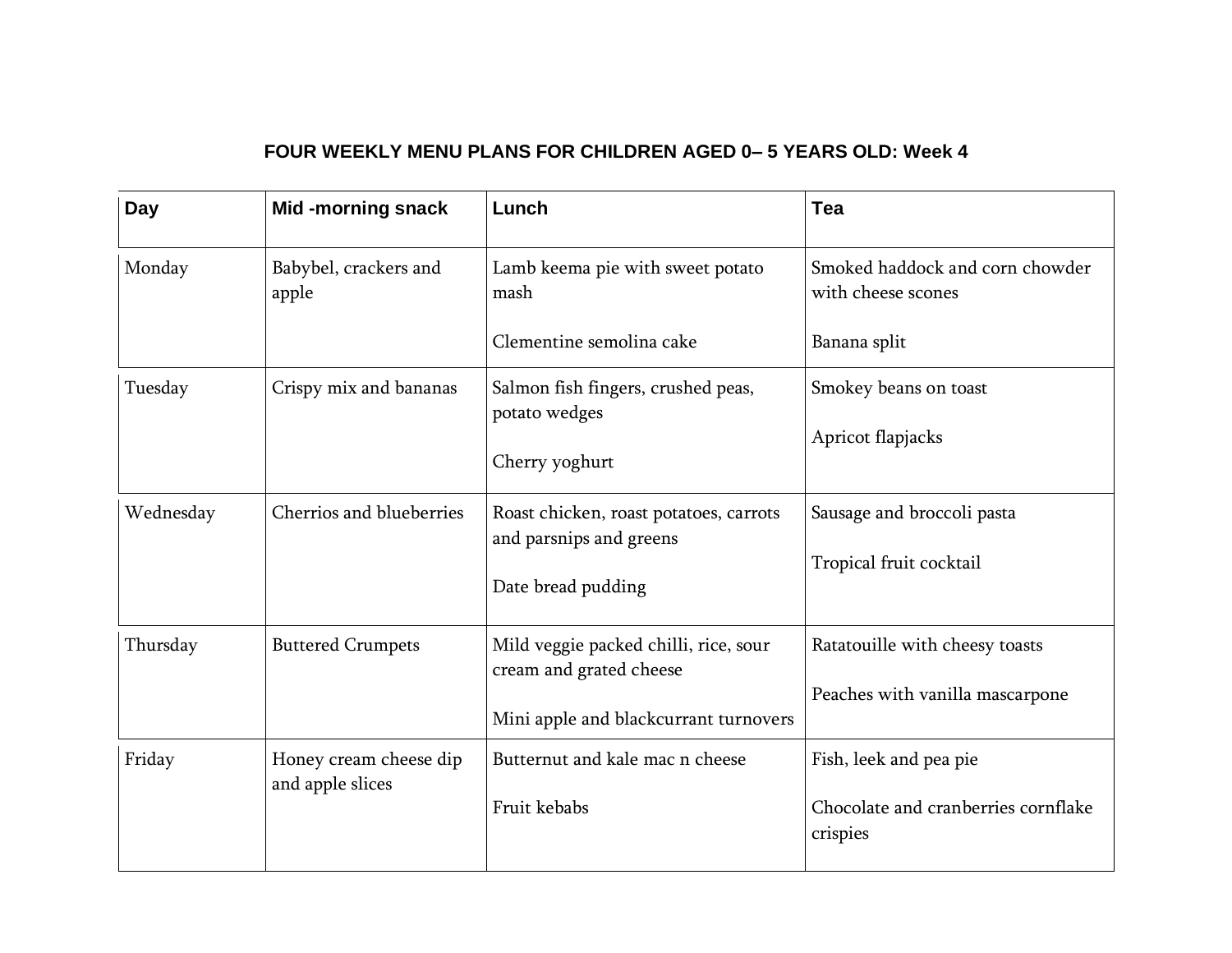## **NOTES**

Please note that all our jellies do not contain animal fat and are suitable for vegetarians. These menus are adapted to suit very young children, when appropriate, i.e. no honey.

Children with egg or dairy allergies are provided with suitable alternatives, as are vegetarians. If meals contain meat, other protein substitutes are offered in place of meat. Goat's milk/ soya products are offered in place of dairy produce or suitable alternatives provided. We hope to be able to cater for most dietary or religious requirements; where possible we try to maintain a nut free environment. Please notify us immediately if you need to amend or update your child's specific dietary requirements.

## **ALLERGENS ADVICE**

There have recently been big changes to the information that food businesses must give to their customers. From 13 December 2014, the EU Food Information for Consumers Regulation (EU FIC) comes into force. These European rules will be enforced in the UK by the Food Information Regulations 2014 (FIR) . FIR will change the way we provide information to you as parents. You can find out more about the details here: http://food.gov.uk/science/ allergy-intolerance/label/

The EU law has listed 14 allergens that need to be identified if they are used as ingredients in a dish. This means we will need to provide information about the allergenic ingredients used in meals and snacks provided at nursery. As a food business serving loose foods, we will have to supply information for every item on our menu that contains any of the 14 allergens as ingredients; our nursery cooks have received allergen training and retain details of all the allergens containing "loose foods". Effective communication between staff and parents will help to ensure that children with food allergies are provided with the appropriate menus. Your child's dietary needs MUST be notified to the nursery, as it is your responsibility to relay their needs to the nursery. We can provide allergen menus, which provide charts of the dishes provided and the allergen content, upon request.